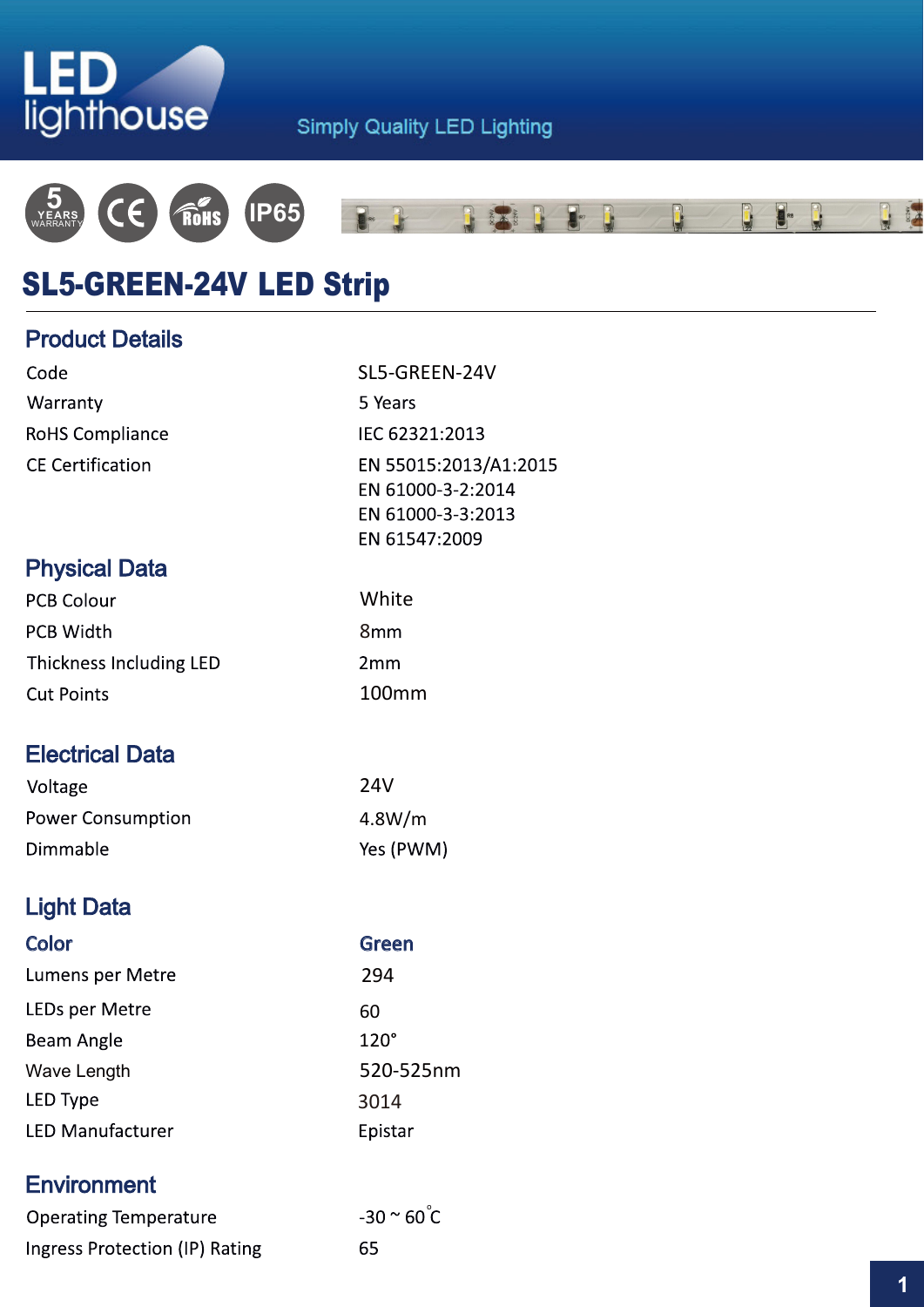

# SL5-GREEN-24V LED Strip

3014 60LEDs/m DC 24V Unit:mm



IP65 Silicone Spray Coating